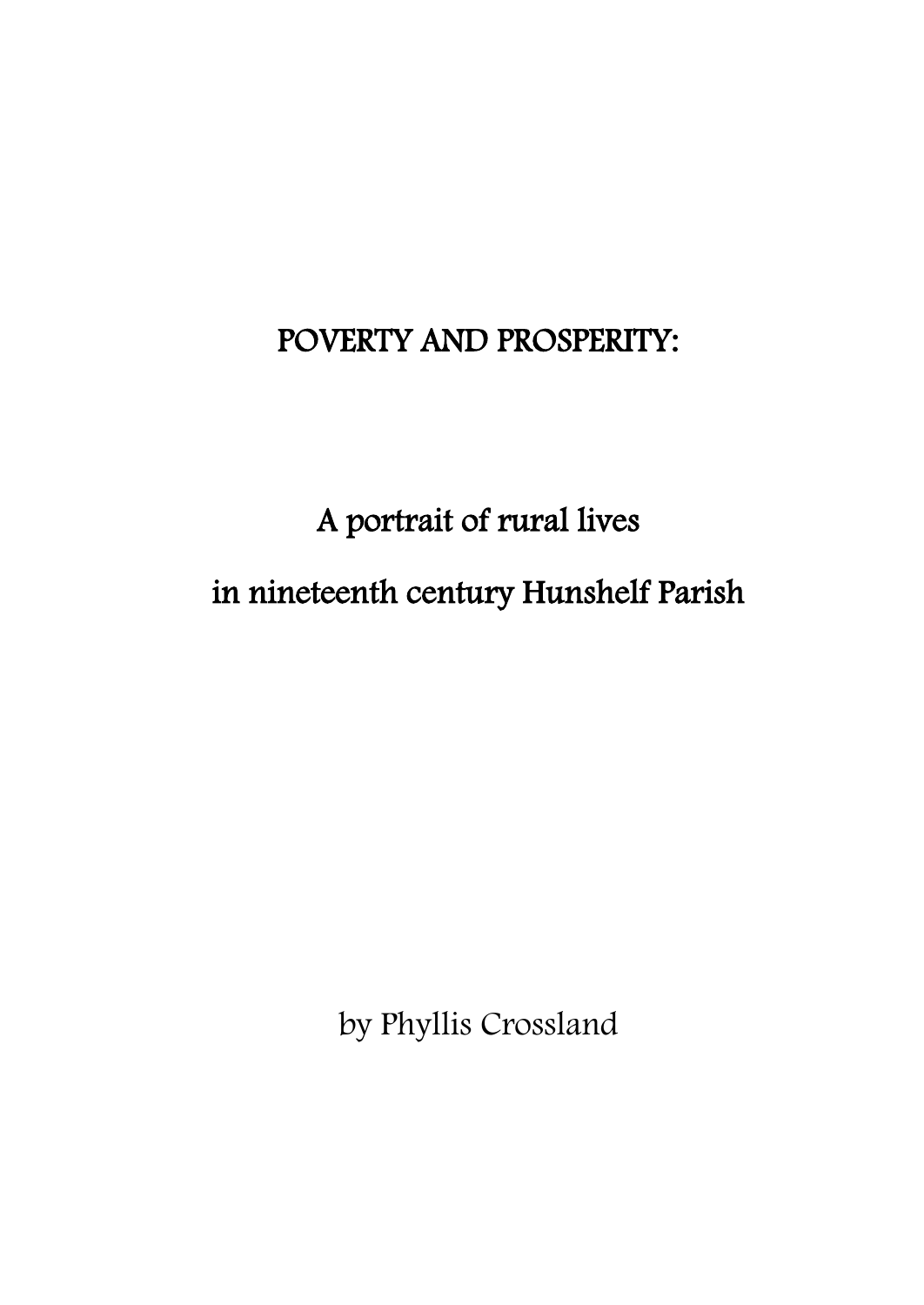Our part of Yorkshire is the hilly area of the Upper Don Valley near Penistone's old market town. When looking at the sweep of grassy hills on a bright summer's day I recall to mind a phrase used by Winston Churchill in one of his memorable speeches – 'broad, sunlit uplands.' Though the words had a figurative meaning for him at the time, they literally describe for me the land I see around. Our uplands are not always sunny of course. In winter, when biting winds drive sleet and snow across from the Pennines, they present a different face.

My husband and I have lived in this area all our lives as did several generations of our forebears. It is interesting to reflect on the kind of lives they lived over the past two centuries and more, and how they were affected by the inevitable changes of time. At eighty-seven, my husband was a farmer all his life until crippling arthritis reluctantly compelled him to stop working about four years ago. He insists that times were never better than they are today. This of course is a debatable statement but, by delving into original records and listening to stories passed down by word of mouth from one generation to the next, one is in a good position to draw comparisons and perhaps form an opinion.

The parish of Hunshelf, where we lived until recently, is situated between the Greater and Lesser Don valleys and was originally one of several townships forming the larger parish of Penistone. During the eighteenth century most of its land was owned by the prestigious Wortley family of nearby Wortley Hall. Occupying the larger farms on the more productive land were a few freeholders who were classed as 'gentlemen' in the society of that day; the rest of the population were tenants of smaller farms and cottages. My great-great-great-grandfather Thomas Bramall was one of these, paying to the Wortleys a rent of thirteen pounds eleven shillings in 1804 for twenty-five acres at Trunce Farm.<sup>1</sup>

In common with all the land in the Penistone area, the type of farming was essentially mixed. Cattle were kept for milk and meat, sheep for meat and wool, pigs for ham and bacon, and poultry for eggs and the table. Oxen were used as draught animals until the early nineteenth century but by that time horses were much in evidence too. Cereal crops grown were predominantly oats and wheat, with barley and rye grown to a lesser extent, also some peas, beans and turnips. One of today's roads in Hunshelf is significantly named as Pea Royd Lane. Potatoes were not grown on a large scale until the beginning of the nineteenth century. In an age when modern fertilisers were lacking, manure was all-important. An account for 'Tillage for 1758' at Hunshelf Hall includes the item: `In 6 Acres - 63 Loads of Manure £4-17-0<sup>'2</sup>. One can imagine that, in the absence of mechanical spreaders, the loads would be somewhat smaller than by today's standards. Even so, the task of carting manure onto the land and spreading it was a physically demanding job when it had to be forked manually onto and off the cart and spread around with the same implement. No doubt my great-great-great-grandmother Ellen would be accustomed to husband Thomas's smell lingering awhile after he had been engaged in such work at Trunce. She would not have to be too fastidious about cleanliness when all her water had to be fetched and carried from a well. It is interesting to note the field names of my ancestors' farm as shown on an old map of 1801<sup>3</sup>. Scarr and Whinney Piece were, and still are, rough ground with steep inclines. Well Field was understandably near the house, Cow Streams and Holme were down by the river, while Clover Close and Milking Close were the most productive fields. Did Ellen milk her cows out there? I think perhaps she did.

 $1$  Sheffield Archives (SA) Wh M 648

<sup>&</sup>lt;sup>2</sup> SA Smith Collection 517/17

<sup>&</sup>lt;sup>3</sup> SA Map of Wortley Lands in Hunshelf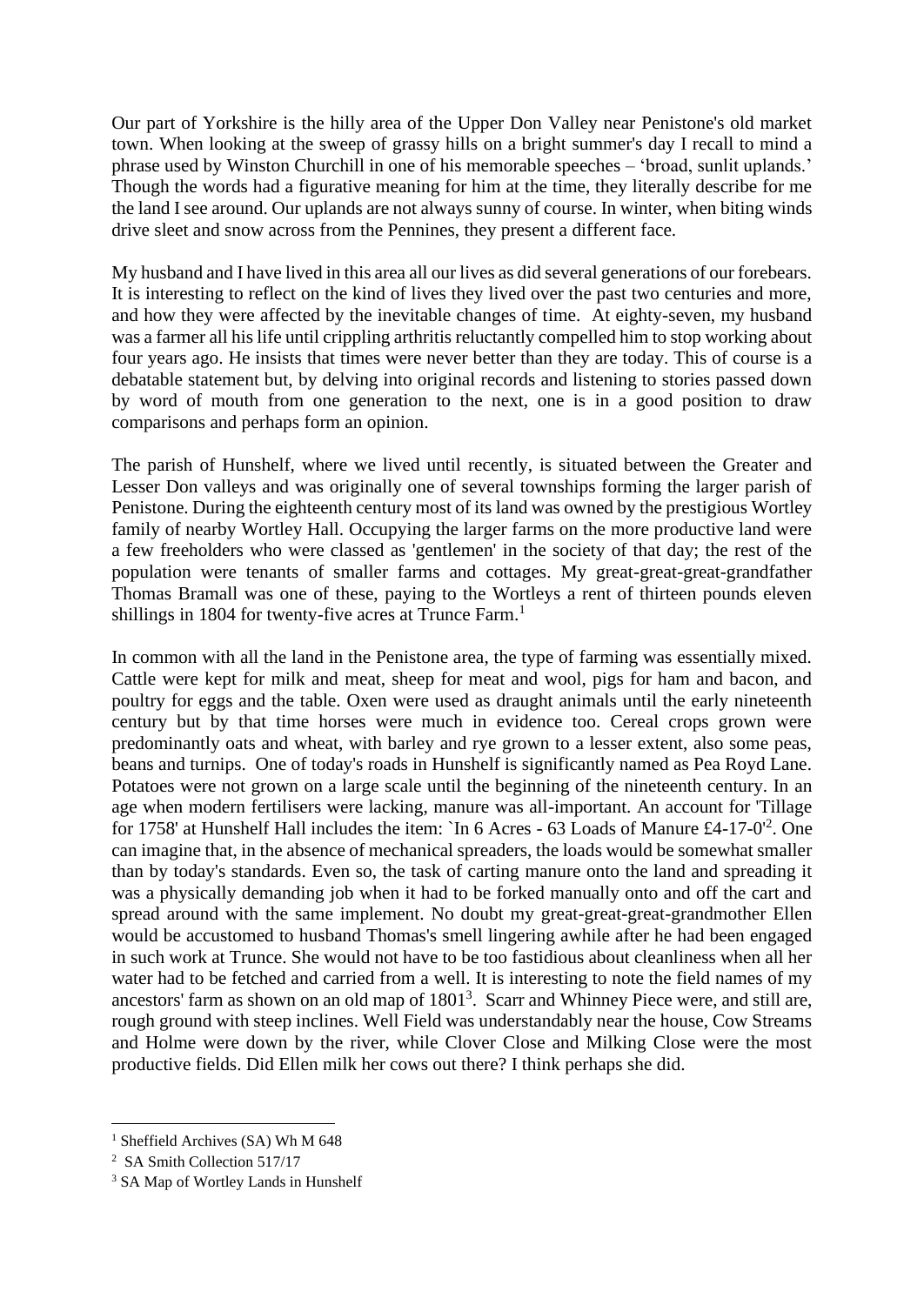Until the early years of the nineteenth century much of Hunshelf land was common or waste, being on steep hillsides. As the name implies, commons were used by the whole community but the numbers of animals and geese that people were allowed to put on depended on the size of their holdings. Those with most acres could put most stock onto the commons. The open field system of agriculture prevailed in Hunshelf until the end of the eighteenth century when certain freeholders made an agreement to enclose the town fields and apportion them amongst themselves. This has been regarded as not strictly legal but it happened nevertheless.

In 1707 a lengthy dispute occurred between the Wortley lord and the freeholders of Hunshelf. It concerned a part of the common land which the freeholders had enclosed. They were cultivating crops on it when Wortley's men arrived on the scene and: 'did break and Enter and their grass and come there growing with their Cattle and otherwise Did Tread downe Eate up and consume and 20 Roods of plaintiffs' stone wall there lately erected did cast and throw downe…<sup>4</sup>

The freeholders brought an action against Edward Wortley, claiming the right to enclose the land under an old agreement drawn up by Edward's ancestor Richard more than a hundred years previously. The Wortley representative, however, declared the document to be invalid, saying it was likely to be a forgery. The dispute dragged on for four years and eventually went to arbitration. From various depositions made by the Wortley tenants during the dispute we can learn there was activity on the common land at that time. Ralph Parkin, tenant at Trunce Farm before my ancestor went there later in the century, said: 'whenever they had occasion century, said: 'whenever they had occasion gott Stone and Slate on all or any the Moores belonging to the said Mannor as They thought fit and did also burne Bracken and Gott Peates and Turfs on the said Moores from time to time.'<sup>5</sup>

Enclosure of the common pastures brought changes to our area as indeed it did throughout the country at large. Hunshelf's Inclosure Award was completed in 1813 and the Honourable James Stuart Wortley-Mackenzie gained the lion's share, being allotted more than 38% of the total area. This included the whole of Black Moor Common which amounted to ninety-two acres. He also received Green Moor and Trunce Commons, Wire Mill Common, and a considerable part of Hunshelf Bank. Altogether he was awarded nearly three hundred acres. The next main beneficiaries were the Walkers of Hunshelf Hall. They had already gained sixty acres from the enclosure of the town fields a few years earlier and now received another ninety-eight. At the western end of the township William Fenton Esq. of Underbank Hall received seventy-four acres, fifty of these being the Snoddenhill Common. So it was that most of the land was allotted to those who already had the most.<sup>6</sup> The poorer folk were the losers because they had little or no land of their own and had now lost their right to the commons. We can suppose there was some resentment and ill-feeling towards the landowners. Yet, we can think the Award did not perhaps have such drastic effects in Hunshelf as in some other places. While it was mainly a rural area, there were other forms of employment apart from agriculture. There was a wire-mill in the Greater Don Valley to the north of the township and a forge at the eastern end. In the Lesser Don Valley, Hunshelf's southern boundary, a textile mill was in operation for a short time; it later changed use to become a blacking mill.

<sup>4</sup> SA Sp St32/1

<sup>5</sup> SA Sp St 32

<sup>6</sup> Barnsley Archives (BA) Hunshelf Inclosure Awards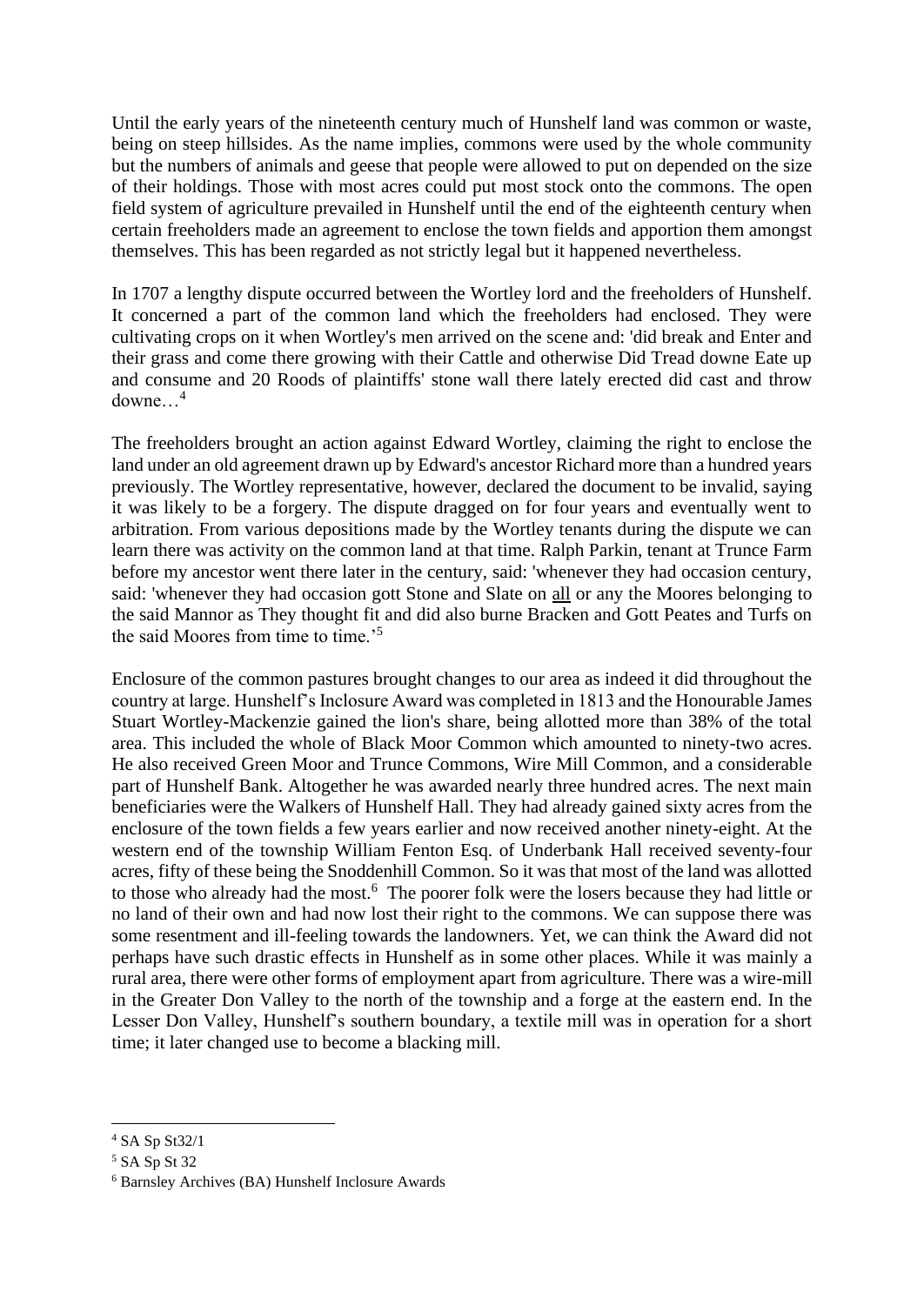Eventually Samuel Fox came into the area from Derbyshire and founded a steelworks on the site. Families on Hunshelf Bank and at Snoddenhill were engaged in the weaving of cloth in their cottage homes. In course of time the quarrying of stone would provide employment for many.

Following the Inclosure Award the Wortley landlords profited greatly from their newly gained acres. Most of the land was added to their small farms whose rents were increased accordingly. At Trunce Farm, for example, where my great-great-great-grandparents were still in occupation, their acreage was more than doubled by the addition of Trunce Common land. Much of this was rough, however, and quite unsuitable for cultivation. Even parts which could be made to yield needed time and effort before they could produce crops. Whereas, in 1804, Thomas was paying a rent of £13-11 s for twenty-five acres, in 1851 his son James paid £36 for fifty-two, much of it gorse and bracken<sup>7</sup>.

To augment his farm income and so enable him to pay the greater rent, great-great-grandfather James embarked on a new venture: that of butchering. His old slaughter place can still be seen at Trunce Farm. A description of the buildings in 1851 includes a 'butcher's shop', implying that perhaps customers came to the farm for meat<sup>8</sup>. Some of it was also hawked on horseback uphill to Green Moor, which by the mid-nineteenth century was becoming more populated, and downhill to houses along the Don Valley whose occupants worked at the wiremills. My great-grandfather Joseph, who was James's son, helped his father in this work. Many years ago I had his story told to me by Joseph's grandson, an elderly relative of mine. Being a typical old Yorkshire farmer himself, he spoke plainly; 'Aye, I remember mi gran'father tellin' me 'at when he wor a lad he took meat on horseback from t' Trunce up t' hill to t' delvers on Green Moor and down to t' wiredrawers on t' Owd Mill Lane. He said he could allus get shut o' t' rough stuff to t' delvers but t' wiredrawers were more finicky and wanted t' best cuts.' We wondered whether this was because the delvers were hungrier than the wiredrawers. Quarrying stone was certainly heavier work. Or was it because the wiredrawers were better paid and so could afford the better cuts? Whichever was the case, my great-great-grandfather James's venture succeeded, and his business continued to expand with each new generation of his family until today when it is run by the sixth generation, though not at Trunce.

Besides his butchering James did carting work at the new stone quarries. One of the farm buildings listed in 1850 was 'stable for four horses<sup>9</sup>'. This still exists and, judging by the height and depth of the feeding troughs. the horses would have been the big, heavy type suited to hauling heavy loads.

Though stone had been got from the wasteland for more than a hundred years, it was only after the Inclosure Award that it was quarried on a large scale. Having acquired the whole of Green Moor and Trunce commons, the Honourable James Archibald Stuart Wortley-Mackenzie was quick to realise their potential and leased part of the land for quarrying to Reuben Marsh of Penistone. Sometime later a family named Brown purchased part of the lease. The first two quarries, known as Isle o' Skye and the Delph, were on Green Moor. The next to come into operation was on land adjoining Trunce Farm. It was named the California or Cali, probably because of mining going on at that time in the American state of the same name. In a survey of 'Lands in Hunshelf 1875' the Quarry in Trunce Farm' is owned by Brown and Booth! Mr.

<sup>7</sup> SA Wh M 656

<sup>8</sup> SA Wh M 654

<sup>9</sup> SA Wh M Valuation of Farms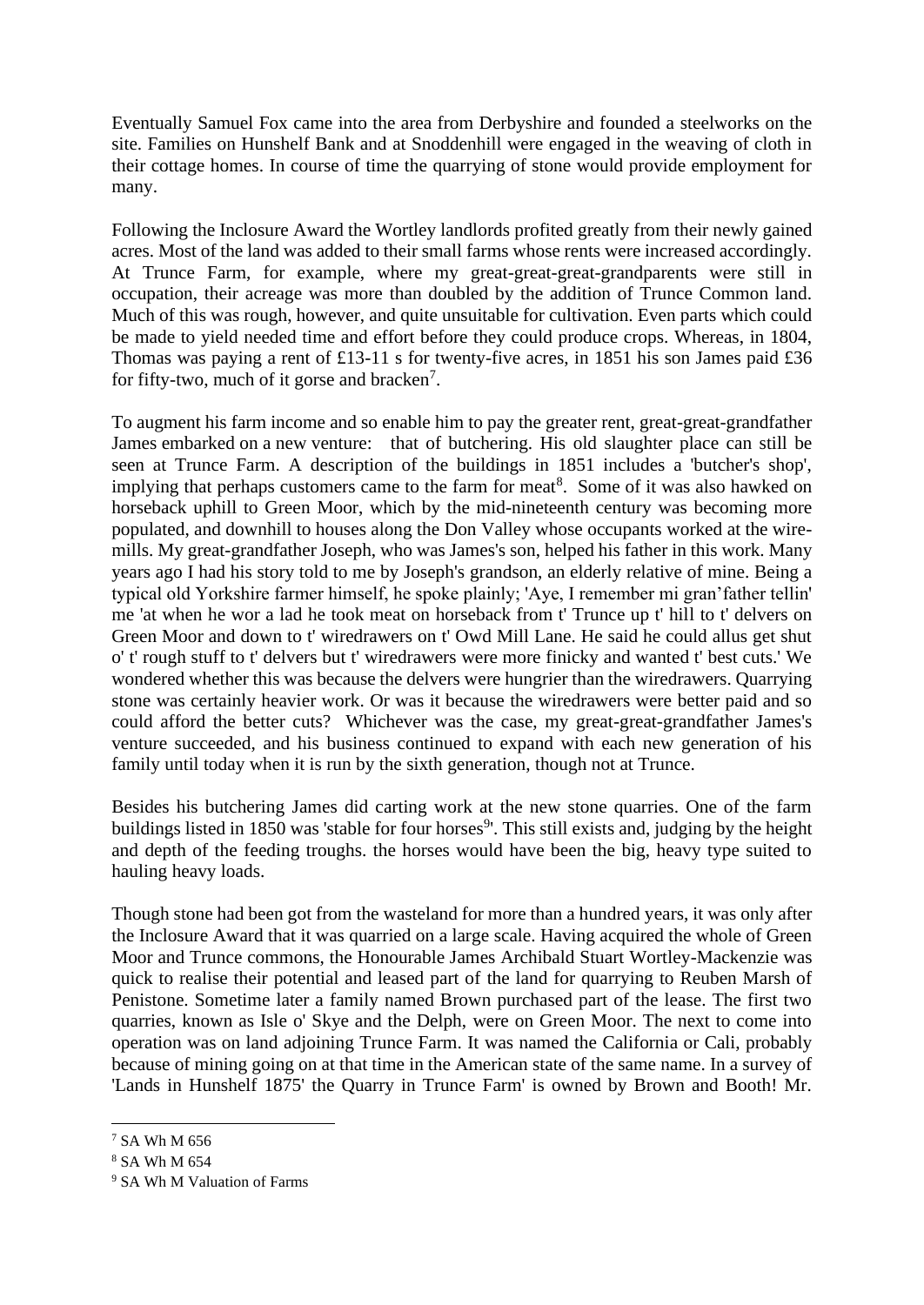Benjamin Brodie Booth had come to Yorkshire from Suffolk and was the last owner of New Biggin Quarry. This was very deep, and men had to descend to the working levels by monkey pole', a type of ladder which consisted of one long pole with iron rods driven through until of equal length on each side. The men went up and down the poles, hands and feet on the iron rods. Some of the quarried stone was said to be of excellent quality and was transported far afield besides being used locally. Sets were sent to towns to be used on the streets as cobble stones, while some of the paving stones in the yard outside the Houses of Parliament were reputed to have been of Green Moor stone. Quarrying continued to flourish until the early twentieth century when concrete was introduced and the demand for stone lessened. It was physically hard and dangerous work, many fatalities being recorded. One of these was William Illingworth who was killed by a fall in the quarry when thirty-three<sup>10</sup>. His small son Samuel became a quarryman too when he grew up and he too lost his life when a horse and cart backed into him and knocked him over the edge. He was thirty-nine and, like his father, left behind a young family.

Due to the quarrying work, Hunshelf's population showed a rapid increase during the nineteenth century.<sup>11</sup> Whereas Green Moor had formerly been just what its name implied merely a moor - it became the main centre of Hunshelf's population by 1900. More houses were built to accommodate workers from places further afield. Other incomers found lodging with local folk. Living at Trunce Farm in 1871 were two families who were not farmers but stone masons<sup>12</sup>. The group of houses in Well Hill known today as Office Fold were so named because they were originally offices connected with the quarrying. Lower down the hill, the present-day Pond Cottage was formerly The Travellers' Rest, a tavern where tired workers could pause awhile to quench their dusty throats on the long, uphill, homeward walk from New Biggin.

Some Hunshelf men were styled as clothiers throughout the eighteenth and early nineteenth centuries. They farmed a few acres besides but income from this was insufficient for a living, particularly on Hunshelf Bank where the ground was steep and stony. Weaving was done in their homes, where all members of the family had to help with various processes connected with it. One clothier whose name frequently occurs in old records was Jonas Ramsden. He had a few acres on the Bank and a cottage called Gin House. This has since undergone alteration and is now renamed Well House. Jonas had a daughter Ann who married Charles Askham, a weaver, and their daughter Elizabeth who later became Mrs. Cuttil lived to be more than ninety years old. Before she died in 1916 she related how, as a child, she had often helped her father and his brother at Over House where they lived. One of her jobs was to help them tread pieces of cloth that had been treated with 'weetings'. She explained how a piece of cloth, when taken off the loom, was spread on the floor and sprinkled with old urine. As one piece was lecked another piece was laid over it and more 'weetings' sprinkled on top until several layers were formed, whereupon all members of the family would trample on it. The cloth was then taken to the fulling mill to be scoured. Describing the treading process, Elizabeth told her listener: 'and a nice stink ther wort i'th' oil aw con tell ye, but we noan bothered abaht that i'them days<sup>13</sup>. A little further along the Bank from Gin House was Birken-under-Edge, another homestead where cloth was made. The premises have been extensively altered in recent years and the house is now named Berton-under-Edge. In the nineteenth century the place was supposed to

<sup>10</sup> BA Penistone Parish Register and death certificate

<sup>11</sup> BA History of the County of York Vol III

<sup>&</sup>lt;sup>12</sup> BA Census of Hunshelf population 1871

<sup>&</sup>lt;sup>13</sup> Stocksbridge Library Joseph Kenworthy Papers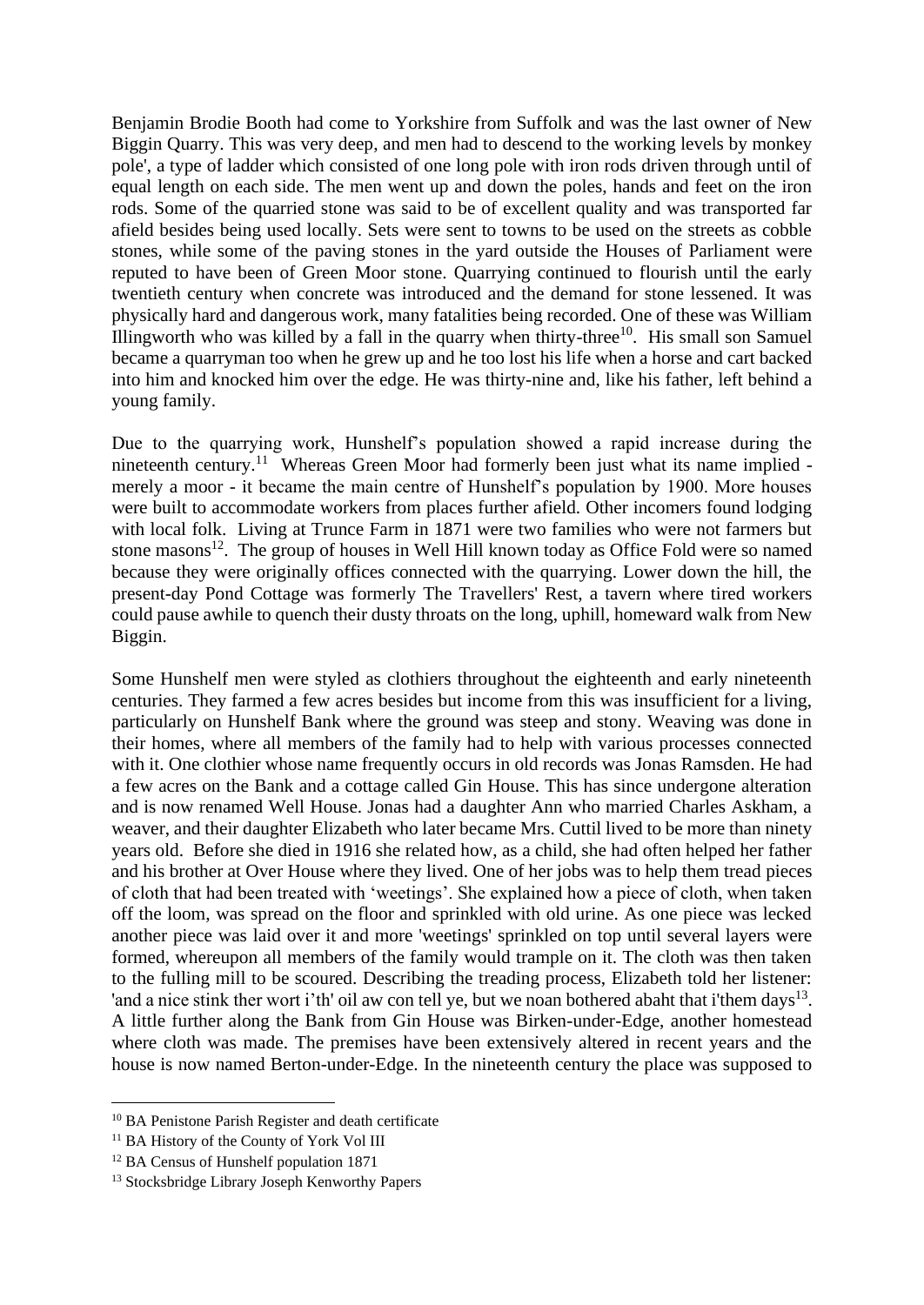be haunted by Nancy, a relative of Jonas Ramsden. It was said she had fallen into a vat of boiling liquid used for dyeing wool and that sometimes later three loud raps could be heard at the back of the set-pot. When this happened folk would say, 'Listen, there's owd Nancy; she's at it again.' This tale was told by an old local lady, Martha Newton, who died in 1910 aged eighty-eight. The house was certainly a scene of tragedy in 1911 when an aunt of my husband was burnt to death there, aged twenty-six, along with her three-month old baby. Oddly enough, Berton-under-Edge has just acquired some new residents who claim to have heard strange noises coming from the place where Nancy's set-pot had been fixed. This was before they had heard anything about Nancy so were most astonished to hear the story.

Another area of Hunshelf where clothmaking flourished was Snoddenhill, or Snowdenhill to give it its present name, at the western end of the township. The farms of Tenter House and Cloth Hall are significantly named. For a short period at the end of the eighteenth century there was a mill at the bottom of Hunshelf Bank by the Little Don river. It is recorded as having been a cotton mill, but I think linen might have been manufactured there. One of its young employees was Hannah Birkenshaw, a girl of eight, who lived near Green Moor. As Hannah Pickford in later life, she told how she wore a leather apron when working because of the damp. The mill was sold in 1807 and then used as a blacking mill. Eventually Samuel Fox came into the area from Derbyshire and founded a steel works on the site. Many Hunshelf inhabitants were employed there, including girls as young as nine. They were classed in the records as 'wireworkers' and were engaged in the making of crinoline frames to support the fashion of that day<sup>14</sup>.

There is much evidence of child labour in the area. At the end of the eighteenth century, Mary Birkenshaw, aged eight, was employed at the Old Watch House in Thurgoland village with others of the same age. Their work involved putting wires into wool cards. The cards would be in great demand for combing out wool in preparation for spinning. Mary lived to be a very old woman and spoke of her work to William Laycock who lived near the Tilt Wire Mill. He passed on the information before he died in 1910. Charles Illingworth, a lad of nine, worked at the Old Mill by the River Don. As an old man he told of the work he and other boys performed in the 1830s. Their job was to scour the wire with a mixture of sand and oil placed on old stockings or cloths. Their rate of pay was twopence halfpenny or threepence a stone. Elizabeth Day who later became Mrs. William Bramall and lived at Bradfield was scouring wire when only eight years old for Mr. John Dyson at the Tilt Wire Mill<sup>15</sup>.

Prior to 1834 when the Poor Law Act was amended the township had to support its own poor. Overseers were appointed to ensure this was done and a written account kept of expenditure. Hunshelf's township meetings were held at the old house now known as Peck Pond. This dwelling was originally an inn called The Brown Cow and continued to function as a public house until the nineteenth century. During the time when town meetings were held there the occupants were Thomas and Martha Pitt and the house was usually referred to as 'Pitts'. From the overseers' accounts it appears that ale consumed at the meetings was paid for by the township as entries such as these are common: 1784 Paid for Ale at the meeting at Christmas £0-13s-6d' and '1799 Paid for Ale at Widdow Pitts 2s 8d'<sup>16</sup> .

<sup>&</sup>lt;sup>14</sup> BA Census of Population 1861

<sup>&</sup>lt;sup>15</sup> Stocksbridge Library, Kenworthy Papers on Wiredrawing

<sup>&</sup>lt;sup>16</sup> BA Hunshelf Parish Council Records HPCR (Overseers Accounts)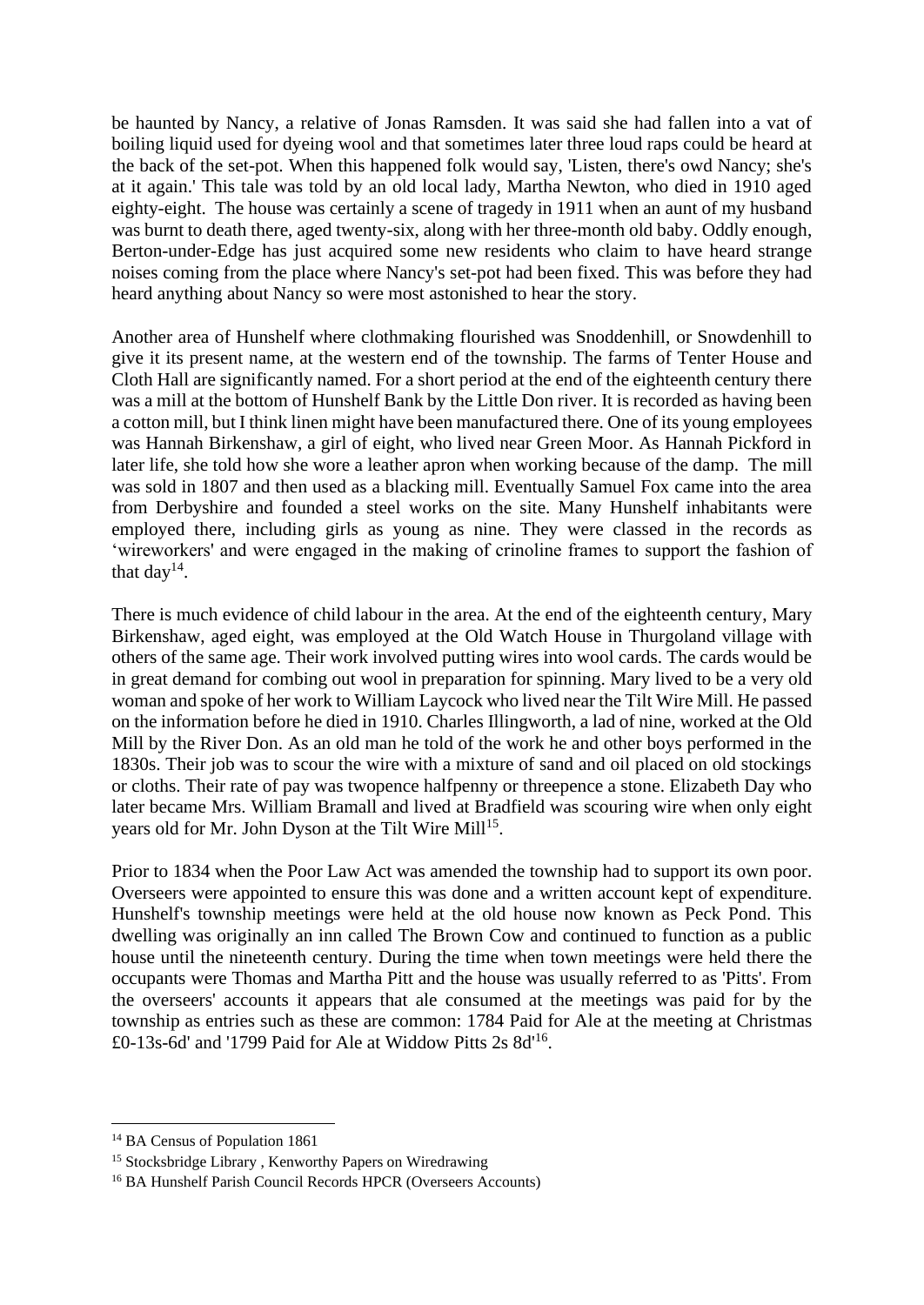Most of the township's expenditure, however, went on dole money, clothing, coals, and other requisites for the folk who were unable to support themselves. For example: '1802 Paid Thos. Brammal for Coal Leading £4-9-3' and '1803 Pd. T. Brammall for leading Martha Horsfield Coals 17s-8d'<sup>17</sup>. In 1816 several items of expenditure were recorded for the Pool family. These included: 'John Pools a pair of blankets 10s, a bed 7s 6d, a pair of stockings 2s, a pair of breeches 5s 6d, a Coat 7s 6d, 3 yards of cotton 3s, Going to buy them 5s, To Mary Pool for Looking to her Mother 9 weeks at 2s -18s<sup>18</sup>.' Records for 1817 include: 'John Poole funeral £1-15-3, Coffin and Furniture £1-5-10, Hannah Pool new shifts 6s 6d, Exley Crossland new Shoes 11s Od, Geo. Tingle Shirt and Bedgown 7s lid, Ann Brammal Child Cloaths 16s Od Shoes and Sherts 7s 2d, Relieved her with 7s 6d, Thos. Earnshaw for new smock frock 8s Od.<sup>19</sup>

Apart from receiving free fuel and clothing, poor folk were sometimes helped with medical treatment. For example: 'Sarah Micklethwaite Doctor Bill £2-19-6' and Doctor Booth Phisicking Paupers  $\pounds 8$ -17-5<sup>20</sup>.' Sarah was the wife of Benjamin Micklethwaite, first schoolmaster in Hunshelf. It is not clear whether the money she received was for treatment of her own family or of the scholars. Perhaps it included both. The doctors' bills seem excessive but probably covered a lengthy period. Other items concerning the school about that time were:

'Wm Newton School Coals and leading one year £3-10-8d' and 'Paid School Rent £3-3-0d.' In 1819 there was `School mossing ards and lime 6s 0d' and 'School Master Wages 13s  $0d^{21}$ .' At that time moss was generally used to block up cracks and draught holes in houses.

The accounts for 1828 show how a man named John Otter was provided for during his last days and at his funeral. From February 16th to 23rd the sum of 13s 6d was paid to Thomas Roebuck for attending to John, then on February 25th a list of items was recorded as being expenses towards his funeral. This included: 'Correns and eggs 1/3, Meat 121b at 7d a lb - 7s, Tobacco pipe and letters for Coffin 2/8, pound of shuger 9d, Coffin 20/-, Paid George Roebuck for finding meat for attenders and burying dress of John Otter £1-10s, Paid Mary Eyre for making Burying dress of John Otter is 2d, Paid at Pennistone for Dues and Licours l0s 6d., Earsh fetching and taking 3s 0d, Paid for Leeches Setting on 6s  $0d^{22}$ . We may wonder what kind of man John Otter was to warrant 121bs of meat being consumed at his funeral and paid for by the towship. The use of leeches for blood-letting was common for at least another ten years after they failed to cure poor John. In 1836 Joseph Poole was given 'Relief by Leeches' at a cost of 2/11. The following year two more recipients of the same treatment were Thomas Earnshaw at a cost of 2/6 and Edward Elliott for 2/11.

Edward was mentioned in an earlier account in connection with a physical injury in 1817: 'Paid Captain Wood for setting Edward Elliott shoulder 2s 6d' and later, in 1849, when he received £9-15s, being 'aged and infirm.<sup>23</sup>'This amount had accumulated by weekly payments of three shillings.

- $19$  Ibid
- $20$  Ibid
- $21$  Ibid

 $22$  Ibid

 $23$  Ibid

 $17$  Ibid

<sup>18</sup> Ibid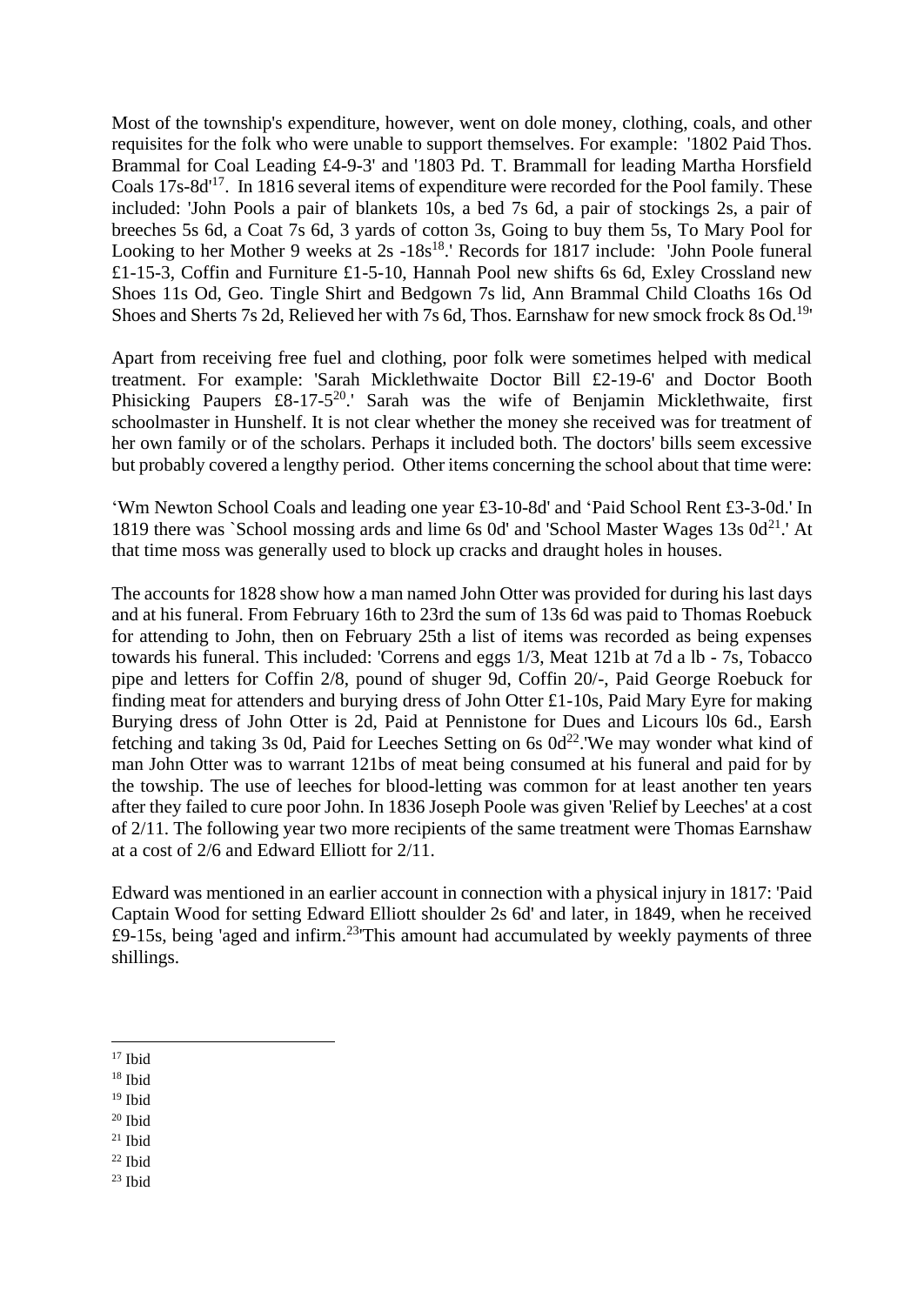Captain Wood was probably the recognised bone-setter for Hunshelf when he treated Edward Elliott's shoulder as he received another six shillings from the overseer in the same year for setting Martha Wordsworth's leg. Perhaps he was an ex-soldier who had gained experience in dealing with broken bones during his army service. In 1811 the overseer paid a larger sum of £5 for "George Beardshall thigh setting"<sup>24</sup> but we are not told who performed the operation. We can only imagine that, whoever administered to these unfortunate people, the treatment would be excruciatingly painful in the absence of anaesthetics.

Overseers of the poor were responsible for the welfare of bastard children and provided single mothers with money for their upkeep. Before this was allowed, journeys to Wortley were necessary for the cases to be assessed. In 1804 the overseer wrote, My gate to Wortley about Hannah Crossland Liing in ls  $6d^{25}$ . In 1809 four journeys were made on behalf of another single parent. The first, recorded on Feb.3rd stated, 'Going to Wortley with Ann Hammerton to Father her child 2s 6d.' The next two, on Feb.17th and May 12th were similar, each costing 2s 6d. On May 26th the entry was written as 'Journey to Wortley with Ann Hammerton to filiate 3s 6d and Book signing filiation Orders 4s Od.' While these amounts would be due to the overseer, Ann herself received payment of £l- 10s and a further 6d, the account stating 'To relieve Ann Hammerton.<sup>'26</sup> Was Ann a problem case to warrant all those journeys to Wortley? In any event she continued to receive money payments for the next few years.

In Hunshelf children of the poor were often put to work for farmers or clothiers of the township. The overseer of the poor helped to place them and signed the indentures confirming the agreements between them and their prospective employers. One such indenture of 1743 bound a poor boy named Ephraim Mitchell to work for Joseph Rhodes until he attained the age of twenty-four years: 'During which term the said Apprentice his said Master well and truly shall serve, his Secrets shall keep, his Commands (being lawful and honest) at all times willingly shall perform, and in all Things as a good and faithful Servant shall demean himself towards the said Master and all his Family.' The employer Joseph Rhodes had also certain obligations to fulfil. He had to promise and agree that he will educate and bring him up in some lawful and honest Calling, and in the Fear of God; and that he will find provide for, and allow unto the said Apprentice sufficient, wholesome and competent Meat, Drink, Washing, Lodging, Apparel, and all other Necessaries meet for such an Apprentice, during the said Term; and at the end of the said Term shall find, provide for, and deliver unto his said Apprentice double Apparel of all sorts; (that is to say) one good and new Suit for the Lord's-Days, and another for the Working Days, of Linnen, Woollen, Hose, Shoes, and all other Necessaries meet for such an Apprentice to have and wear.' Acting on the boy's behalf were William Roebuck and John Bedford, stated to be Churchwarden and Overseer of the Poor of the township of Hunshelf. Several other signatures included that of George Walker of Hunshelf Hall<sup>27</sup>.

Some later indentures include, in 1786, Ann Pool being apprenticed to John Pearson, Ruth Pool to William Roebuck, and Thomas Pool to Jonathan Denton. In 1800 Benjamin Pool went to Gilbert Wainwright, farmer, and Joseph Pool to George and Thomas Roebuck, clothiers. In 1810 Joseph Earnshaw was apprenticed to John McNichol, weaver, and Benjamin Earnshaw to Robert Steel, farmer. In 1812 Thomas Campbell went to John Hague and Priscilla Pool to John Bedford, farmers. In 1819 William Crossland, aged ten, was apprenticed to George

 $27$  Ibid

 $24$  Ibid

<sup>25</sup> Ibid

<sup>26</sup> Ibid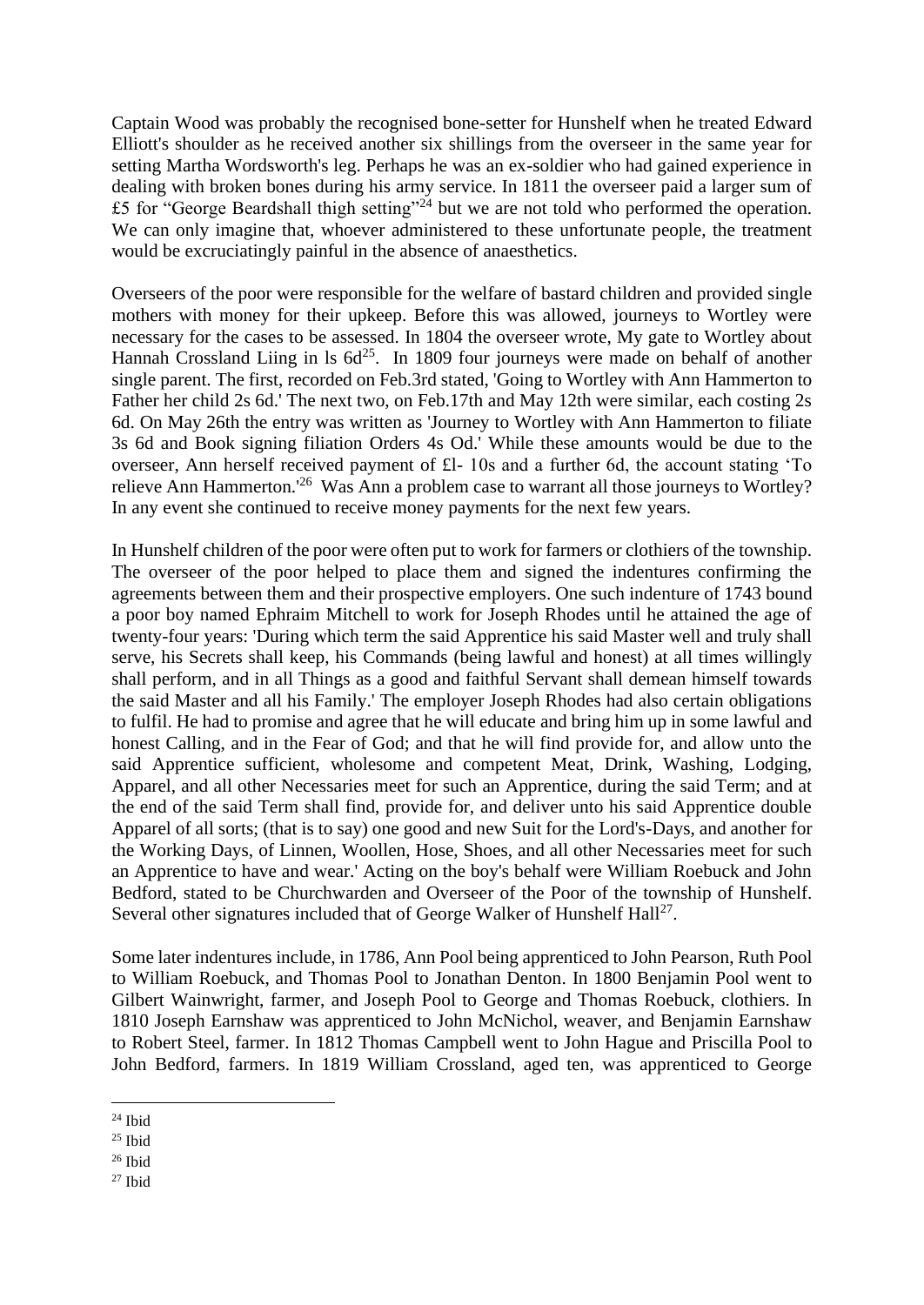Hawksworth, Elizabeth Tingle, twelve, to Joseph Grayson, farmer, Thomas Walton to Robert Steel, farmer, William Fawcett to Joseph Roebuck, miller, and William Speddings to Joseph Couldwell, farmer.<sup>28</sup>

In 1835, while working for Thomas Couldwell, Hannah Poole's clothing consisted of: 2 Pare Stays, 4 Petticoates, 3 Pare Stockings, 4 aprons, 3 shifts, 1 night cap, 1 shole, 1 bedgown, 2 frocks, 3 bonnits, 2 pare shoes (one new) at Rotherham 1 frock, 1 shole, 1 apron, 1 night cap.' The garments were examined by William Moore, Overseer in Hunshelf for that year<sup>29</sup>.

The Poole family lived on Hunshelf Bank and are much in evidence in township records of that time. On March 15th, 1834, an agreement was made between Joseph Pool on the one part and the Township of Hunshelf on the other part that the said Joseph Poole shall catch the Moulds in the said Township for the sum of Six Guineas for one year.' Joseph made his mark to confirm the agreement<sup>30</sup>. It is likely that he was the same person who had been apprenticed, in 1800, to Roebucks the clothiers. Almost certainly he was the Joseph Poole who received the leech treatment in 1836. The place on Hunshelf Bank where the Pooles lived is still referred to as Poole Fowd by Hunshelf's oldest inhabitants. As with most other houses on that hillside, the old dwelling has been given a new look and the new name of Edge Cliff.

Also living on Hunshelf Bank about the same time as the Pooles was a family named Marsh. The father died early, leaving his widow to cope with several young children. One of them, a boy called George, told his life-story when an old man to a writer who recorded it in  $1912^{31}$ . George signed the account with a cross. The story tells how he and his family fared under conditions of appalling poverty and hardship during the 1830s and 1840s. His mother once took five of them to the Guardian Room at Wortley to apply for further relief as she was unable to keep them on her allowance. The chairman said he could keep them on that amount, whereupon she replied, 'Well, the children are here; keep them!' and went away, leaving them behind. George said, 'We were there about three hours and when the meeting was closed a man named Matthew Stanley who kept a shop in Wortley churchyard took us home again in a spring cart with eight loaves of bread, one and a half stone of flour and six pounds of treacle.'

From an early age George Marsh worked to support himself. He milked cows in return for a good breakfast, drove a mule for five pence a day and carted coals. He worked in various pits. In one of these he was only allowed one candle a day but as there were three people working together they burnt first one candle and then the others, but only one at once. In another pit he was hurrying in belt and chain' from daylight to dark. He went barefoot until he was eleven. Yet, despite the deprivations of his early life, George grew up into an independent adult. He was thrifty and industrious. Apart from his regular job as a miner he did other things such as pig-killing, gardening and selling his produce. He later became a coach driver and eventually owned his own wagonettes. With the help of his sons he built up a thriving transport business. By the time of the 1850s and 1860s destitute people in Hunshelf came under administration of Wortley and Penistone Unions. In 1852 two Hunshelf inhabitants were sent to Wakefield Asylum for reason of 'Lunacy', but after the Union Workhouse was built in Penistone in 1860 people 'of weak mind' were accommodated there. Most of the inmates were either physically or mentally sick, orphans, bastard children, or people too old to work whose families could not

<sup>28</sup> Ibid

 $29$  Ibid

<sup>30</sup> Ibid

<sup>&</sup>lt;sup>31</sup> The life of a Yorkshire miner a century ago (typescript)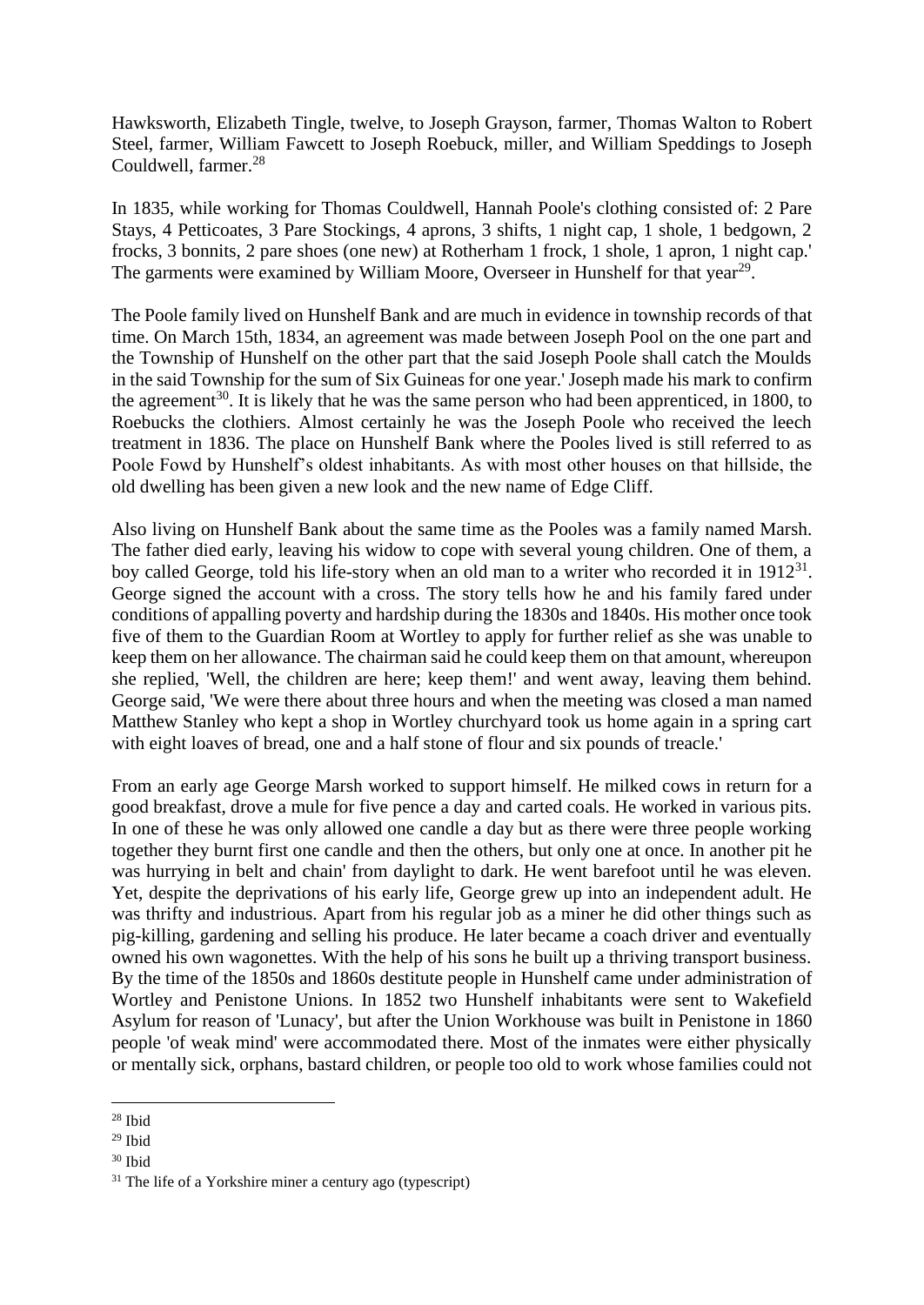support them. During the 1860s many deaths occurred in the workhouse. Maybe the sufferers were sick and undernourished when admitted, though it is possible there was an epidemic of some kind. One forty-year-old Hunshelf woman did die there from dysentery in 1863<sup>32</sup> Penistone Workhouse accommodated whole families of poor local folk, also vagrants who wandered in from far-away places. When an outbreak of smallpox occurred in 1928 it was said the disease had been carried by vagrants from Barnsley, but this was not proved. It would appear that, while life in the Institution was spartan to begin with, things became better as time went on. In 1871 it accommodated ninety-five inmates whose ages ranged from two months to eighty-five years<sup>33</sup> The staff included a nurse and a schoolmistress, so the children would be receiving at least some of the education to which they were entitled by that date.

The earliest mention of education in Hunshelf is in the early nineteenth century when the overseers of the township opened a school in the cottage then known as Berton-under-Edge. It was owned and occupied by William Newton to whom a rent of three guineas was paid. The first schoolmaster was Benjamin Micklethwaite, aged eighteen, who was provided with free fuel. The school was fitted with a range, a table, and eleven forms. When the cottage needed repair in 1822 the school moved to Well House nearby. Amongst the scholars here were four poor children whose fee of threepence was paid by the township.

In 1836 Mr. Micklethwaite moved to the Town House at Green Moor onto which a school had been built by public subscription. He also opened a shop here for the sale of provisions. When he retired as master in 1844 his successor was Mr. Thomas Roebuck, an ex-soldier who supplemented his pay by breaking stone for road-mending. Following the formation of a School Board in 1877 a new school was opened in 1880 to accommodate 120 to 150 scholars. The first schoolmaster was Mr. Hardcastle who was helped by his wife and a pupil teacher, fifteenyear-old Ada Thompson. At that time copybooks were 1/6 a dozen, slates 3/6 a dozen, geography and grammar books id each. School fees were 4d weekly for children over seven years old and 3d for younger ones. After 1891 education was free but children had to pay for their books until 1896.<sup>34</sup>

During the nineteenth century it was common practice in rural areas for children to be kept away from school to help with haymaking and harvesting. The Penistone area was no exception. My great-grandfather Joseph, who had taken meat to delvers and wiredrawers as a boy, had moved to take a bigger farm at Oxspring. His son, my grandfather, said he and his brother were often kept at home during such times. Joseph would take a look outside in the early morning, then go back into the house and remark, 'It's goin' to keep fine today so we shall want you lads in yon hayfield.' Alternatively, he might predict, 'It's lookin' like rain today so you might as well get off to school.' Joseph's forecasts were invariably correct. As an old countryman he had learned from long experience, by the look of the sky and the feel of the wind, what the weather was going to be.

Grandfather Bramall was walking two miles to a little school at Thurgoland during that time of the late 1860s because the Oxspring school of today had not then been built. There was, however, a small 'dame' school in an old white-washed cottage on Oxspring's Bower Hill and here it was that grandfather received his earliest education. The 'dame' was an elderly lady named Rosamund Laycock who taught young children for threepence a week. When

<sup>32</sup> Death certificate of Ann Bramall

<sup>&</sup>lt;sup>33</sup> BA Census of population for Penistone 1871

<sup>&</sup>lt;sup>34</sup> Early History of Hunshelf Primary School (Mr W. E. Spencer)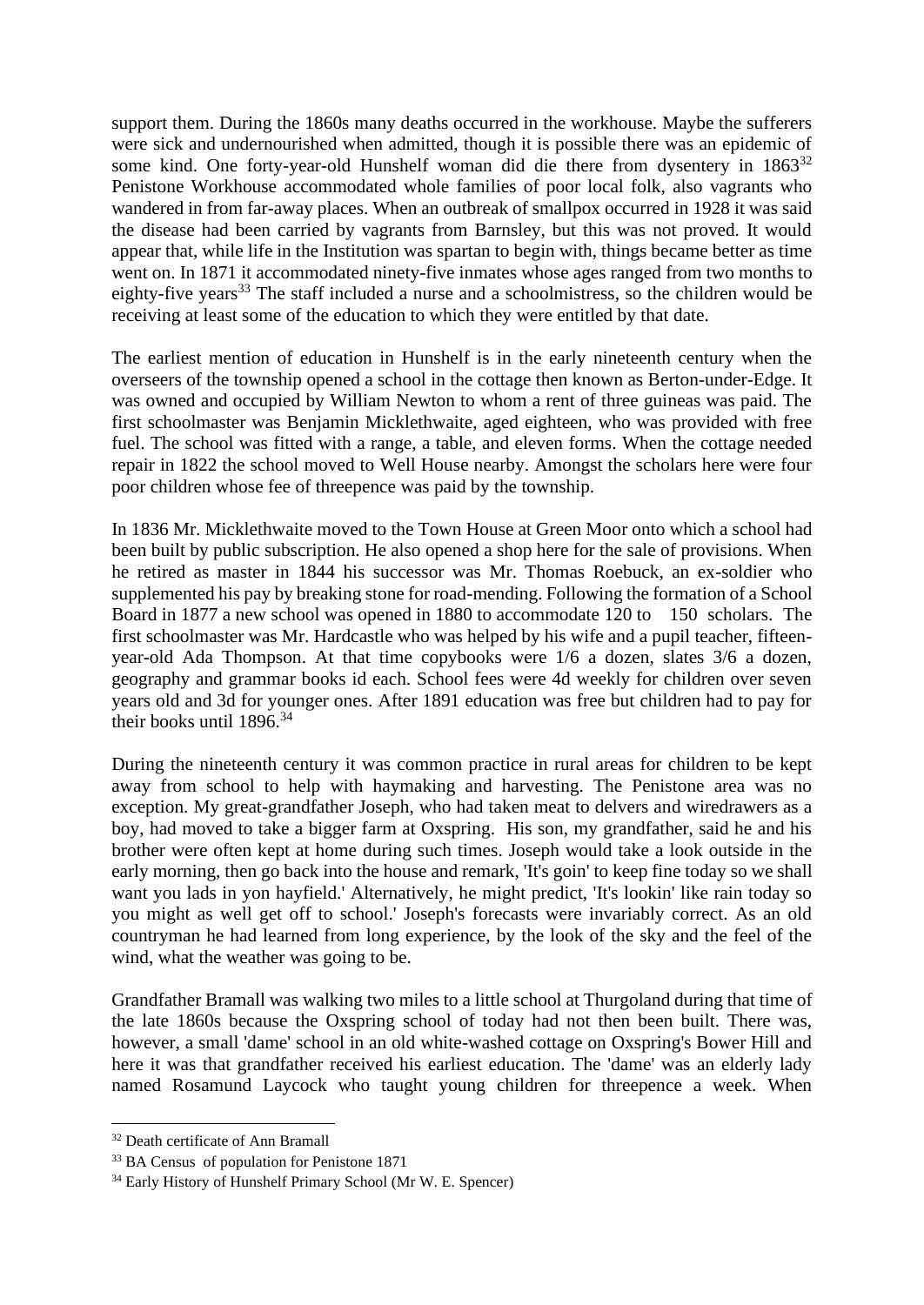reminiscing in later life about his earlier days, grandfather told his daughter, Owd Ros didn't teach us much. We only learnt us A B Cs an' us numbers, an' did a bit o' writin'. She allus 'ad a good fire goin' though if it were cowd and we'd be sat round it to say us lessons while Ros 'ud be sat in 'er rockin' chair doin' er knittin'.' What a far cry from an infant school classroom of today! Grandfather's education must have been considerable upgraded after he graduated to the Thurgoland school as he ran his farm successfully in later life and continued the butchering business started by his grandfather in Hunshelf. My maternal grandfather, born in 1866, had to leave school at eleven to start work although his schoolmaster had reckoned him to be one of his best scholars.

The bigger farms continued to employ labourers besides their own family members until well into the twentieth century. Though new machinery was invented it was not always affordable in our area. Most of the farming methods in work such as muck-spreading, cultivating crops, and rearing stock remained the same as they had always been. One year in the 1890s there was sickness in the family at Hunshelf Hall so, because of the labour shortage, two men only were employed to cut the wheat crop in the farm's Town Field\_ They cut it with scythes and as the area was twelve acres it took them a whole week, working continuously. One of the men engaged on this laborious task was my husband's uncle. Hunshelf people who occupied small holdings tended to stay in the locality though weaving in one's own home had ceased long before the end of the nineteenth century. Work was available instead in the quarries and at Samuel Fox's steelworks in the Little Don Valley.

At that time work was physically hard for men and women alike so Sunday was welcomed as a day of rest. A chapel was built in Green Moor in 1812, the first load of stone having been carted by my husband's great-great-grandfather Nathaniel Crossland. It would seem 'Natty' was a God-fearing man as he gave all his sons biblical names. They were Simeon, Ezra, Zephaniah, Solomon, and Eli who was my husband's great-grandfather. Natty was no abstainer, however, being reputed as having drunk the first pint of beer at Berton-under-Edge's new beer house in 1863. His home was the old small-holding of Dun Hill where he lived to the age of ninety-two. At Hunshelf Hall the Couldwell family were in occupation from 1816 to the end of the century. They provided hospitality on Saturday nights for the parson who came by train to Wortley station, then walked up Well Hill to Green Moor and on to the Hall. The purpose of his visit was to conduct Sunday morning service at the chapel but, because there was no train early enough on that day, it was necessary for him to arrive on the Saturday. After sleeping overnight at the Hall it was his custom, before going on to the chapel, to hold a family service in one of the large rooms. Mr. Couldwell would assemble his family, house-servants and farm staff to take part. After the service the farmer was wont to say to his men, 'Now lads, it's back to work for you all.' Though he respected the Sabbath he was also keen that essential work should be done.

One Sunday morning, following the house service, Mr. Couldwell went out to feed the sheep himself, accompanied by the parson who had a bit of time to spare before he was due at the chapel. Whilst bending down to put feed into the sheep troughs, the farmer received a vicious knock from behind; quite unexpected, it caused him to overbalance. The blow came from the granite-hard head of an enthusiastic ram eager to be fed, The physical hurt, coupled with some loss of dignity, brought out a mild oath from the farmer. When informing a neighbour of the incident he told him, 'Aye, an' I should have said summat a lot stronger if his Reverence hadn't been there,' which implies that a parson was regarded with some awe in those days.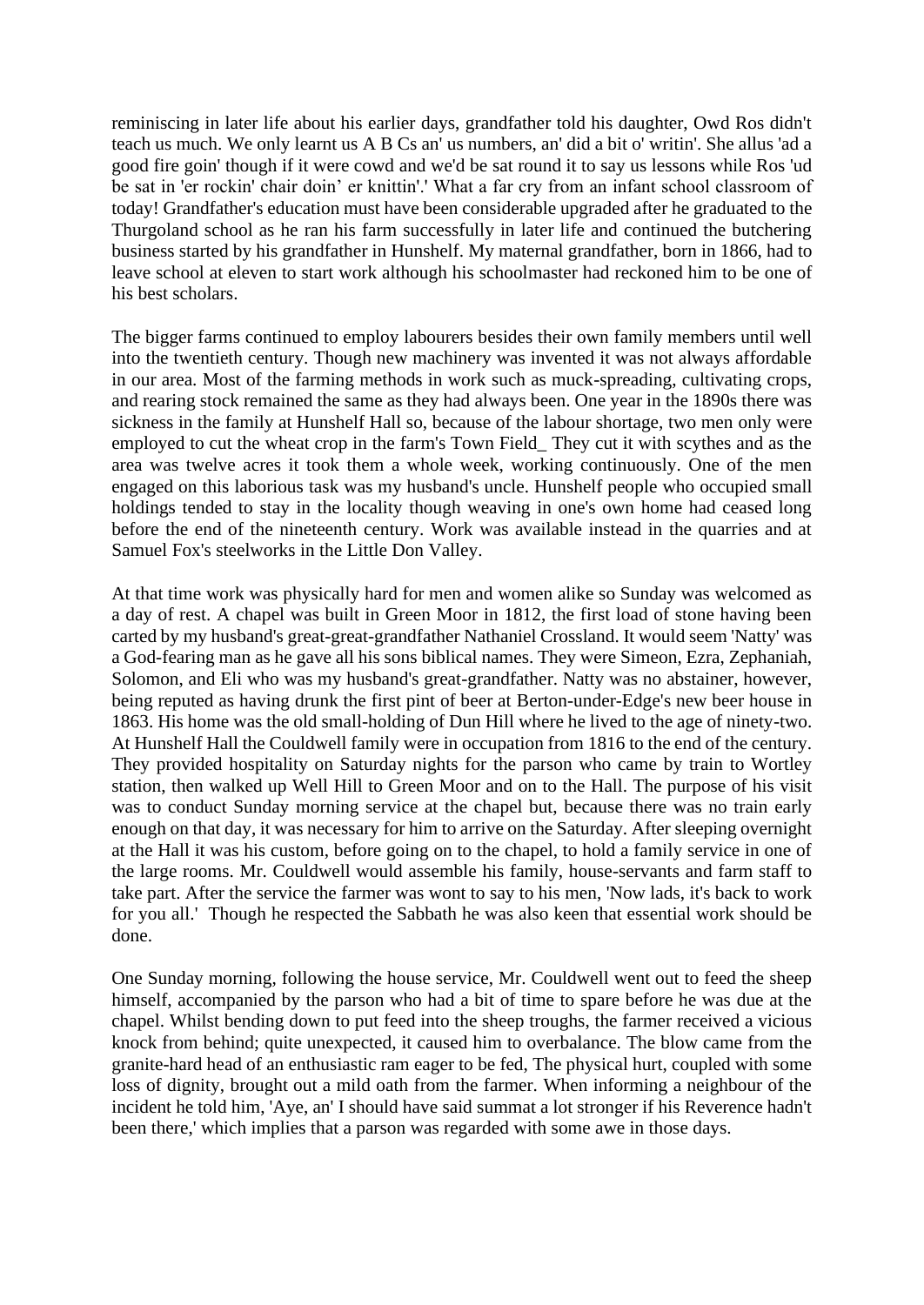The landowners, of course, were looked upon as 'betters' by the lower orders of society. The Wortleys, owners of most of Hunshelf property and land, were created Earls of Wharncliffe during the nineteenth century. Their life-style was typical of most aristocrats at that time. Hunting and shooting were country pursuits when they associated with neighbouring gentry but much of their time was spent in London, visiting the opera, attending balls, and often going down to Brighton. During the 1830s Lady Caroline was exchanging correspondence with Queen Adelaide who was evidently one of her friends<sup>35</sup>. Yet, while these landowners appeared to have an enviable life-style, some of them certainly knew deprivations during childhood. Sent away to school at an early age, they were often at the mercy of harsh masters. In 1812 several letters were written to Lady Caroline and her husband by their two young sons at Harrow.

Their eldest son, John Stuart Wortley, aged eleven, wrote requesting money: 'Dear Papa, we have to buy all our own candles for our study so I shall want two pounds as we shall want them very often, and then we must go into the tart shop sometimes and buy a tart or two, else we cannot live.' His younger brother Charles informed his parents: 'Today I have been floged for the first time for making a noise in the pupil roome but it was a great shame of Harry to send me up for one of the boys pushed me off the bench but I did not care for the floging for I did not cry.' In another letter John asked for tea, sugar and cocoa to be sent.<sup>36</sup>

Now that the twentieth century too is fast slipping into history, we can marvel at the phenomenal changes it has brought. During its first decades, however, the way of life was only slow to change in places like Hunshelf. In 1900 the pace of life was essentially a walking one and the means of transport a horse and cart or, in the case of the wealthy, a horse and carriage. There were very few cars in the area before the Second World War. People walked two or three miles to their work and children to school. Though public transport operated in and around Penistone from the 1920s there was none in Hunshelf.

The Great War of 1914 of course made an impact throughout the area when many farm lads, as well as those in other jobs, were eager to join the army. Some returned maimed and others did not return at all.

Soon after the war ended a change in land ownership took place in Hunshelf. Lord Wharncliffe, whose ancestors had been lords of the manor for centuries, sold off most of his farms, including Trunce which had earlier been tenanted by three generations of my own ancestors, Thomas, James and Joseph Bramall. The house had been enlarged in 1843 to accommodate two families but some of the old outbuildings are still intact. The wooden two-seater earth closet is there today, never used but retained as a relic of a bygone age. My husband Charles and I have spent the past nineteen years at Trunce until retiring to our present home just a few weeks ago. Like great-grandfather Joseph we have come to Oxspring too, though not to take a bigger farm!

Before going to Trunce Farm we were at Hunshelf Hall for more than thirty years. This large house was formerly a residence of the Walker family, freeholders and 'gentlemen' during the seventeenth and eighteenth centuries. Four generations of them were named George, one of whom rebuilt the Hall in 1746 onto the remaining part of an earlier one that had been destroyed by fire. During his lifetime George took a leading part in parish affairs as can be seen by his signature on various documents. When he died, he was buried inside Penistone Church like his father before him.

<sup>35</sup> SA Wh M 564

<sup>36</sup> SA Wh M 562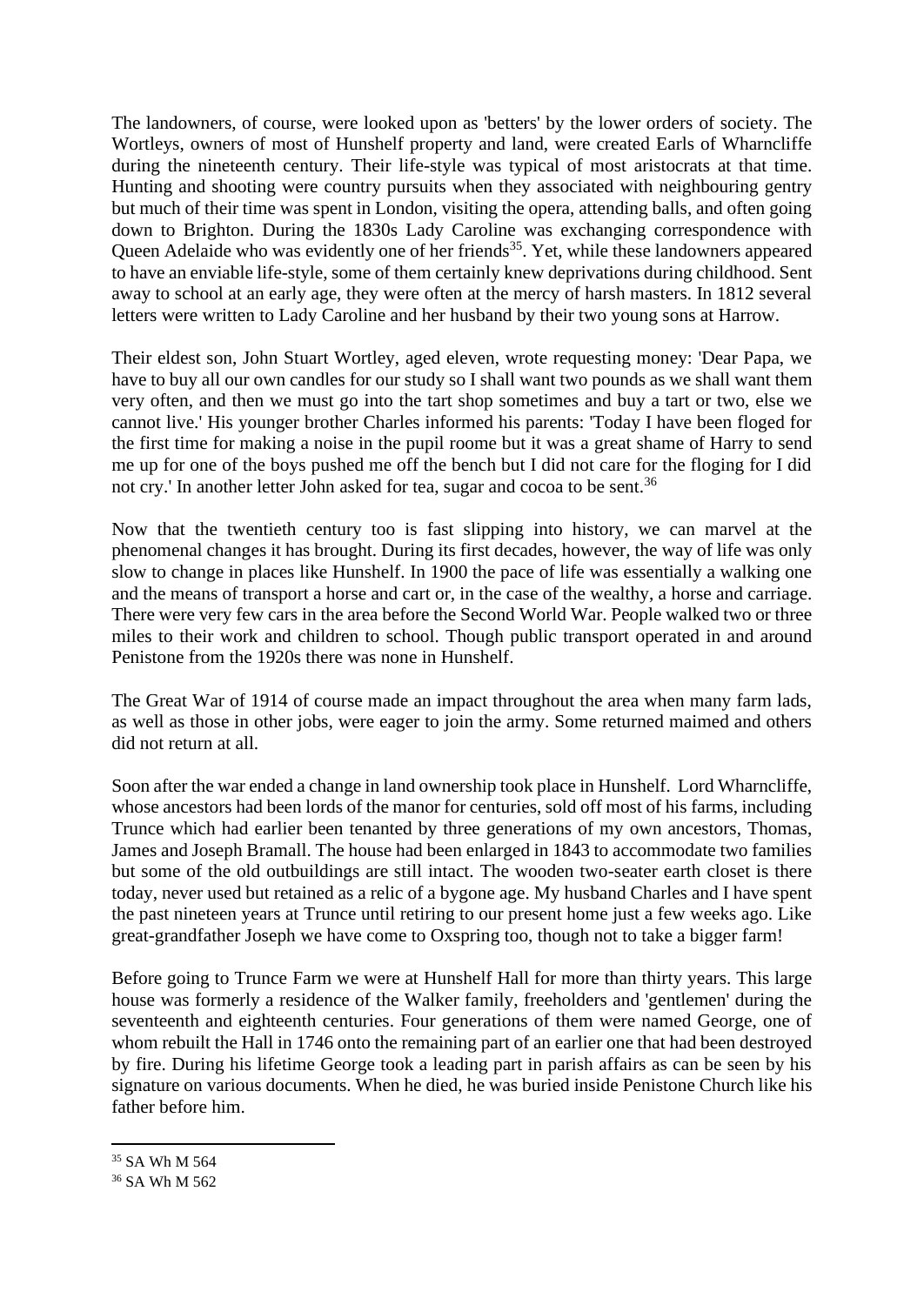During our time at Hunshelf Hall Charles would never have claimed to be a gentleman in the Walkers' sense of the word. He was happy to be a successful working farmer. His early farming life was spent at his father's Hill Top Farm on Green Moor when farming literally was horsework. All the various cultivations were done by horse and manpower, cows were milked by hand from a three-legged stool, in winter by the feeble light of a lantern. Corn was cut with a scythe; pigs lived in a sty and hens ranged freely on the grass. After moving to another farm for a short time in 1940 he took Hunshelf Hall in 1946. One of the first things he did in that house was to uncover one of the bedroom windows that had been blocked in 1818, presumably to avoid payment of window  $\text{tax}^{37}$  The panes of glass were thicker than those of the other windows, while scratched on one pane were the words Dear Miss Walker' in old-fashioned writing. The window frame was also thicker than those of the others, so probably this was an original 1746 window whereas the others would have been renewed at some later stage.

During the 1920s and early 1930s there was much poverty in the whole of the Penistone area. The 1926 strike and the closure of Cammell Laird steelworks caused real hardship. When people fell ill they could not always afford to pay for a doctor. Tuberculosis claimed many young lives. Most children left school at fourteen, even though some were doing well and enjoying their studies. They considered themselves lucky to get a job in a mill or on a farm in that time of unemployment. Entrance to Penistone Grammar School was only by gaining a scholarship or by paying fees. Scholarships awarded were few and fees out of the question for the majority of local folk. Because so many children were undernourished and sickly, cod-liver oil was made freely available for them in school around 1930.

In those days children did not expect entertainment to be provided for them by adults. They invented their own games and improvised equipment where necessary. Boys playing cricket would set up a tin or slab of stone for a wicket, while a piece of wood served as a bat. Goalposts for football could be stones on the ground or lines marked on a wall. Similarly, when girls played rounders, stones, pieces of wood, or wall corners were the 'posts'. In the absence of a proper bat, fists were used for hitting the ball. Small girls played 'house', marking out the rooms with small stones and 'cooking' on pretend fires if they had an old pan or two. Their 'families' were dolls made from old stockings or rags by an industrious mother or older sister.

Skipping was always a popular pastime when a piece of old clothesline had often to serve as a rope. Whip and top, hop-scotch and ball games could be played on one's own if necessary. Indoor games were mainly ludo, snakes and ladders and draughts, when older children would play with the young ones. Cards could be played by several people, a favourite game being Newmarket. This involved betting on pretend horses, but buttons had to suffice for stakes instead of money. Older girls usually had knitting or sewing on hand during winter evenings. The wireless, as radio was first called, made its appearance in some homes during the 1930s. It was a real boon to country people, especially the old and housebound Women could still carry on with their sewing, knitting and mending whilst enjoying their favourite programmes. Listening to the nine o'clock news on an evening seemed to bring far-away places like London nearer to home.

The cinema was growing in popularity by this time and a night out at the 'pictures' was considered the ultimate treat. Of course, it depended on a family's money situation as to how often one could go. For people living on outlying farms or other places away from the bus

<sup>37</sup> SA S.C.439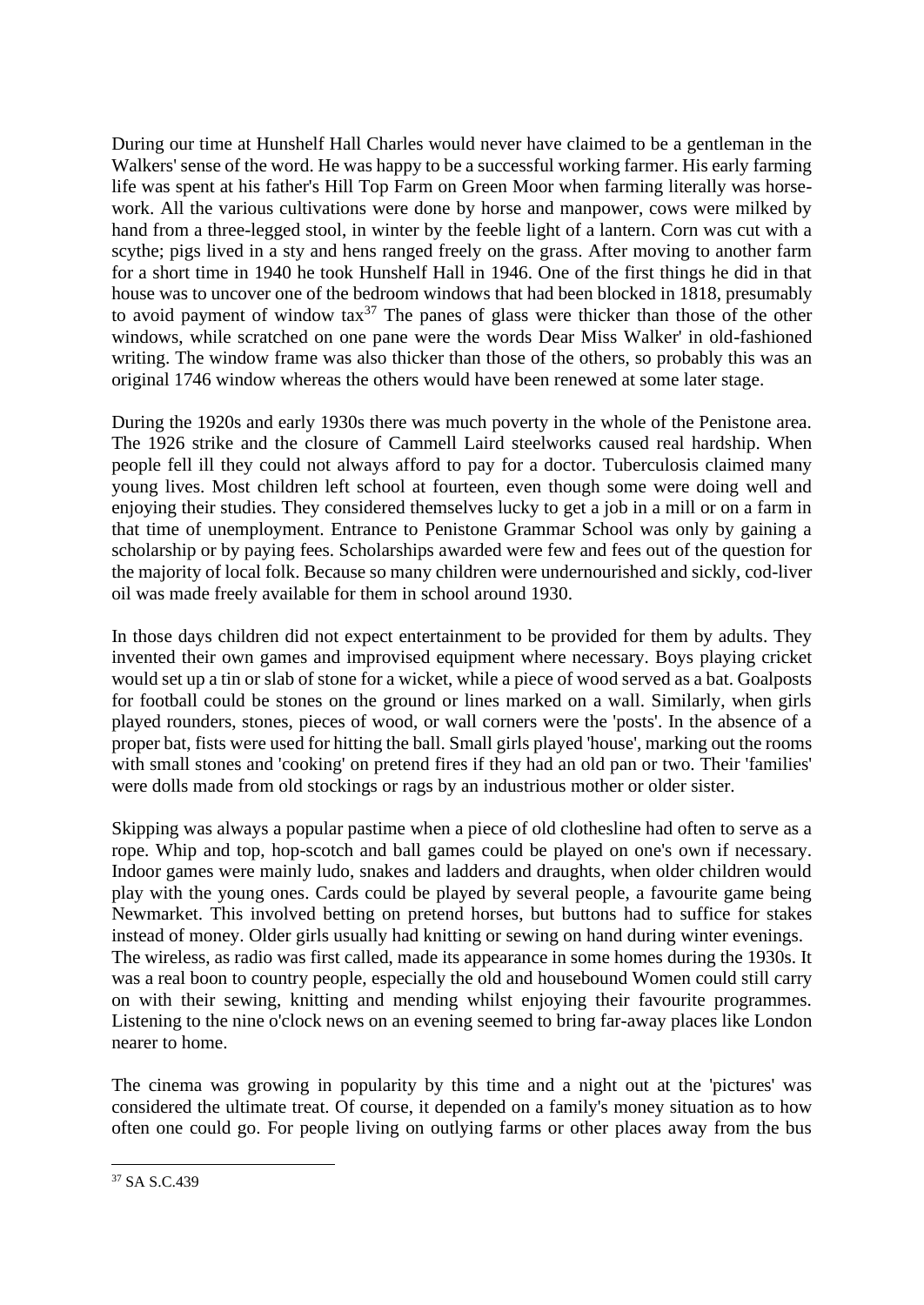routes, an outing to the cinema could mean a walk to get there and another to return home. This was no deterrent, however, to a young person seeking escapism after a long day's work.

Before the Second World War very few married women in our rural area went to work outside the home, unless it was to help a local farmer at potato-picking time. They had plenty with which to occupy themselves at home when washing was done by hand and food prepared by their own efforts. They baked their own bread, pies and cakes, and cooked substantial meals for all the family. Carpets were swept by hand and stone floors scrubbed on hands and knees. There were fires to be lit and kept burning throughout the day, which meant the carrying of numerous buckets of coal. Ashes from those fires had to be disposed of, while black-leading the old fire-range was a time-consuming chore.

In those days it was vital that nothing should be wasted. Clothes were passed down in a family from one child to the next. When finally such things as coats, jackets, trousers and skirts were unfit for further wear, they were cut into small strips and pegged into rugs for the floor. Girls' dresses were mostly home-made from bought material and had to last for at least two years. They were made with tucks in the bodice which would be let out as the child grew broader and a deep hem at the bottom so that the dress could be lengthened as she grew taller. In summer blackberrying expeditions resulted in delicious jam or jelly to spread on the home-baked bread. The Second World War of course brought profound changes to the rural way of life. Farm labourers left the land to join the Armed Forces or to take jobs in the steelworks where there was now employment for all. Farmers engaged land-girls to supplement their own family labour. They were urged to plough up more land for growing food, an added incentive being the offer of ten pounds an acre for growing potatoes. Farmers had to notify the authorities as to the size of their acreage so that the appropriate amount of grant could be assessed. In case any of them was tempted to add on a half-acre or so, a man appointed for the purpose went round checking on the areas. The method of measuring was simple. In striding out the length and breadth of the potato piece a stride was recognised as equivalent measure to a yard. At least one local farmer erred to some degree when declaring his potato acreage; whether or not this was intentional is not known. The official who came to check his statement was a big, wellmade fellow who strode easily round the field. After making quick calculations he insisted that the area of potatoes was actually smaller than the farmer had reckoned. The payment to be received would therefore be less than expected. Naturally the farmer felt a little aggrieved. Telling his neighbour about it he said defensively, 'It were yon chap made it out to be less than wor it is 'cos he took such long strides.'

Our rural area seemed rather remote from the war to begin with in spite of rationing and news reports. Yet, the Blitz on Sheffield on 12th December 1940 brought home to everyone how real and how near it was. A bomb dropped on Fox's steelworks but luckily there were no fatalities. Quite early in the war the safe' rural areas of the country were accepting child evacuees from London and vulnerable parts of southern England Penistone and the surrounding district came into this safe category. In Hunshelf several families accepted children into their homes, three or four being accommodated at Hunshelf Hall where there was plenty of space. At Tunnel Top, Oxspring, twin brothers from Shoreham in Kent were given a good home on Walter Bramall's farm. This was actually the farm to which my great-grandfather Joseph had moved when he left Trunce almost a century earlier. The evacuees adapted well to life on the farm, so much so that, when the war was over, one of them elected to stay on in Yorkshire and be a regular worker for Walter. Lucy, his wife, was a cheerful, kindly woman whom the boy regarded as a second mother. He remained with them for several years, but contact was always maintained with his mother in Kent and visits were exchanged from time to time by the two families.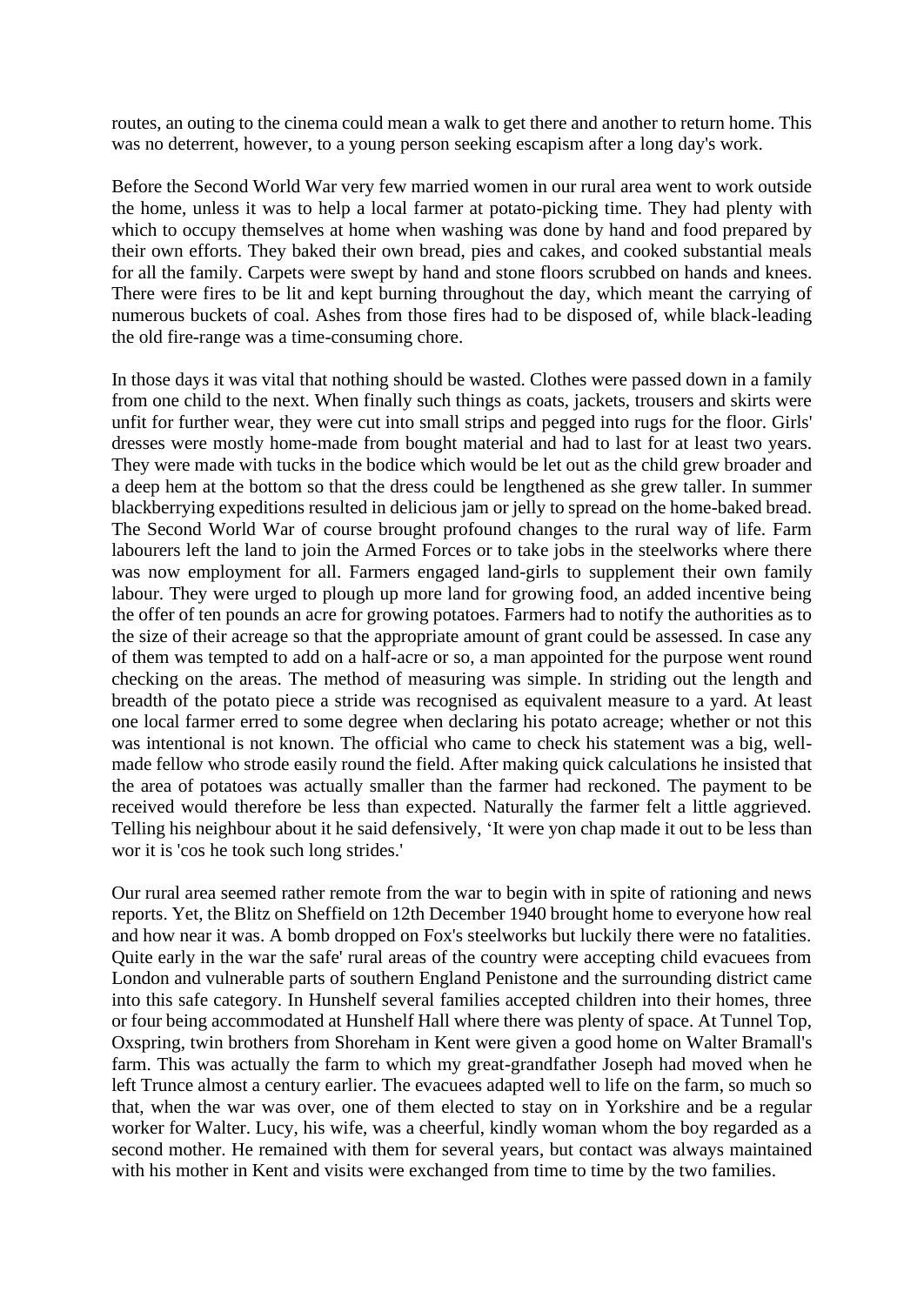Though austerity continued for a long time after the war ended, life in our rural areas was changing more quickly and work becoming easier due to modern innovations. Being 'off the beaten track' though, Green Moor was one of the last places to receive them.

Our years at Hunshelf Hall from 1946 to 1979 were a time of tremendous change. First came the change from well water to mains water. The earth closets were then replaced by flush toilets and, instead of a tin bath, we revelled in the luxury of a modern bathroom. The biggest breakthrough came in 1956 when electricity was at last brought to us. No longer did we have to fill paraffin lamps to give us light. In due course we obtained the various modern conveniences such as electric cooker, vacuum cleaner and washing-machine - luxuries which townsfolk had long enjoyed. On the farm horses were replaced by tractors, while the acquisition of more machinery meant that Charles could eventually manage with only one worker. Hand milking soon gave way to machine-milking which was later updated onto the newer system of pipe-line and bulk tank. We kept dairy cows, beef cattle, sheep, pigs and poultry. The crops we grew included hay, cereals, potatoes, turnips and kale.

During the last twenty years Hunshelf Hall farm has updated its methods still further and become even more mechanised so that it can be managed with a minimum of labour. Since the 1950s labour had posed a problem because workers were attracted by bigger wages to the steelworks. The acquisition of cars by more people also meant they could take jobs further afield. Though our uplands are still designated as rural, the lives of people living here now are vastly different from what they were in 1900 or even in 1960. In some respects they are not dissimilar from the townsfolk's way of life. Most of us now have cars and have travelled in aeroplanes for holidays abroad. We have televisions, recorders and computers. And now my teenage grandson is urging me to continue my education still further. You've got to get onto the internet, Grandma: he insists, 'you must keep up with the times.' With regard to improving my vocabulary I have already learnt that a chip is not something you eat with fish, hardware is not something you buy from an ironmonger's shop, and that a mouse is not a furry little creature.

As we approach the Millennium we might think back to the days of leeches and bone-setters, to families like the Pooles and the Marshes and poor men such as John Otter. We might think of grandfather learning his A B Cs at the dame school and perhaps to more recent times of the 1930s, when housework was drudgery and people died because they could not afford to pay a doctor. While bearing in mind the ills of today, I still agree with my husband that life at the present time is preferable to that of bygone days. This applies particularly to us in this rural area of Yorkshire.

From my window here I look across the Don valley to the wide expanse of hilly pasture at the other side of the river. The only living creatures to be seen are a few sheep put there to graze two days ago. The whole length of skyline is clean and uncluttered; the only house within my view is the one in which I was born. Willow Lane Farm stands on the hill at the top of Holly Lane, down which my father walked to Oxspring school a hundred years ago. His walk from Tunnel Top took him past Willow Lane Farm, where he lived later, and down Holly Lane to the river. Crossing by the old, eighteenth century pack-horse bridge, he then carried on up Willow Lane and so along the road to school. The route he took then is often walked today by ramblers who appreciate this area of unspoilt countryside. My own walk to school was down Bower Hill where I passed the old white-washed cottage that had been Rosamund's school. It has since been replaced by a modern bungalow. While enjoying the benefits of modern life in this rural area of Yorkshire we can still look out onto landscapes which have maintained the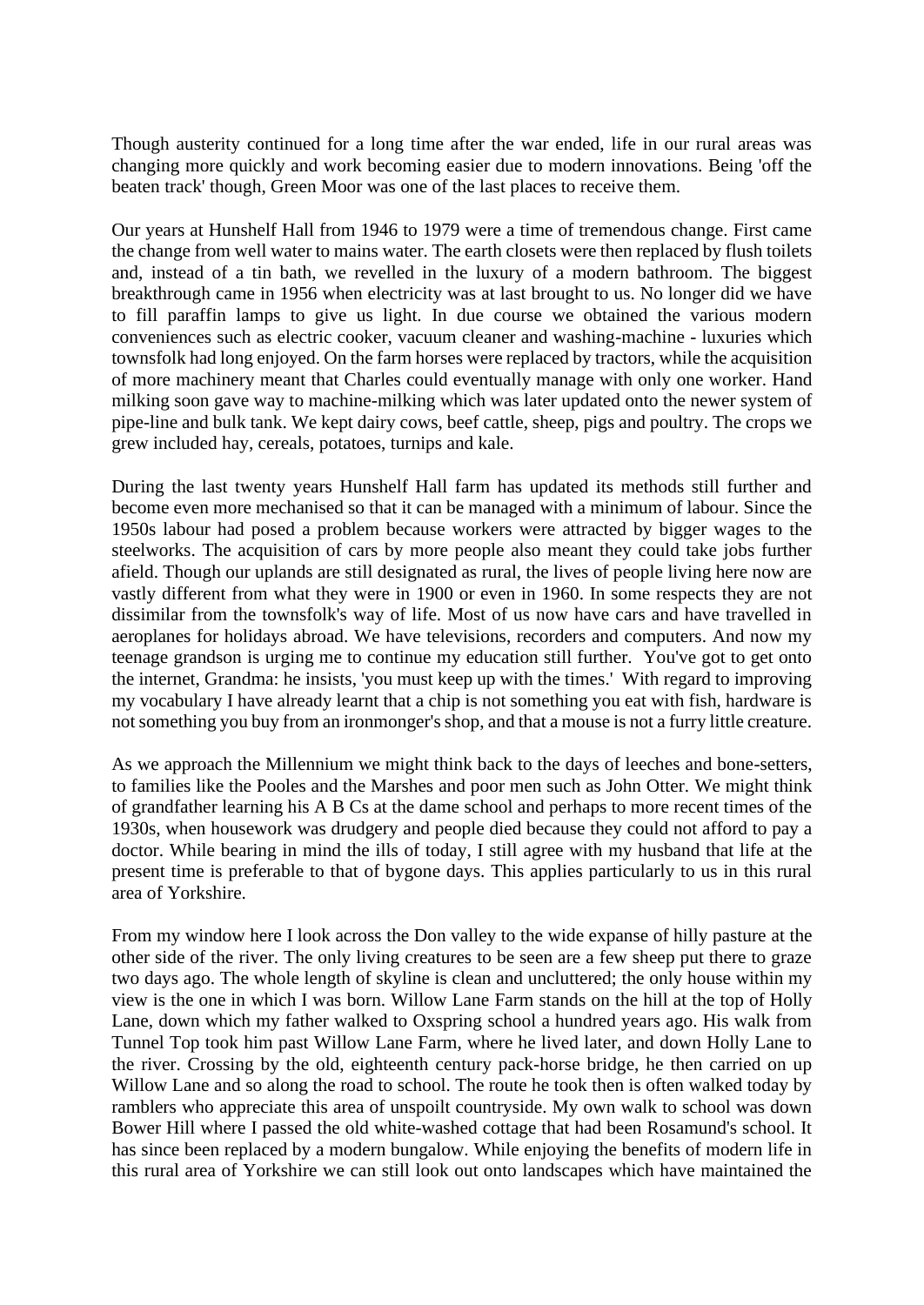same appearance for generations. Our uplands still are broad and green, and tomorrow they may be sunlit.